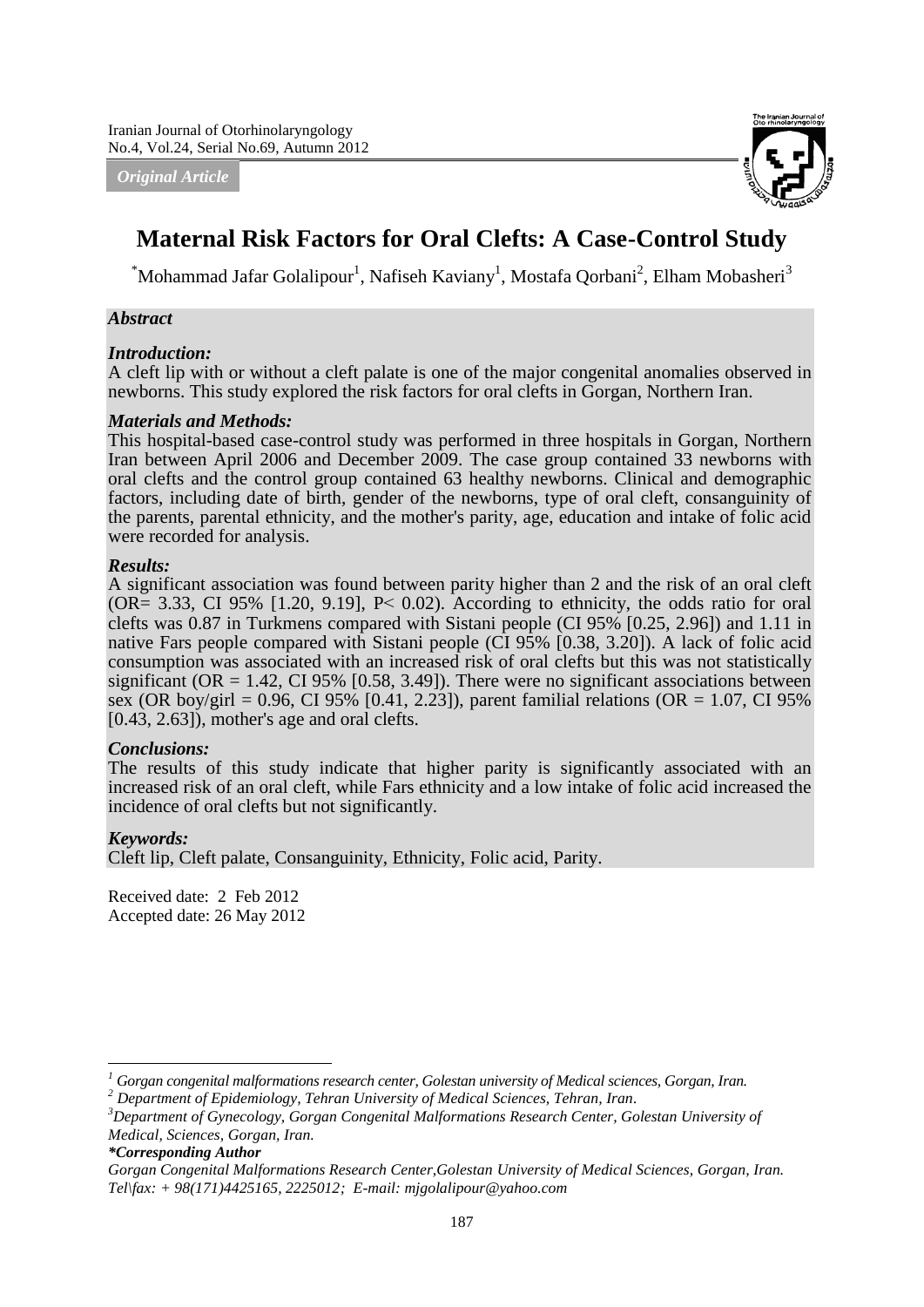## *introduction*

A cleft lip with or without a cleft palate is the most common orofacial congenital anomaly among live births (1). The rate of oral clefts varies from 1 in 500 births to 1 in 2,000 births in different countries (2). The rate of oral clefts in the north of Iran was reported to be 0.97 cases per 1000 live births between 1998 and 2003 (3). Oral clefts have a multifactorial origin and are affected by genetic and environmental factors. Gender, geographic location, nationality, nutritional and periconceptional consumption of folic acid have an effect on the incidence rate of oral clefts (4-13). It has also been reported that tobacco use, antiepileptic drugs and possibly alcohol consumption (14), low birth weight (15) and mustard gas (16) increase the incidence rate of oral clefts in newborns. Several studies have also reported that racial/ethnic factors (17,18) and consanguinity (15,19) have an effect on the incidence rate of oral clefts.

As the incidence rate of oral clefts is relatively high in Northern Iran (3), the population is racially/ethnically heterogeneous, and there have been no casecontrol studies regarding oral clefts in the region, this study was conducted to identify the risk factors for congenital cleft palate and cleft lip and palate in the north of Iran.

# *Materials and Methods*

This hospital-based case-control study was performed in three hospitals (Dezyani, Falsafi, Masoud) in Gorgan, which is located in the north of Iran. Ethical approval for the study was obtained from the ethics committee of Golestan University of Medical Sciences. Gorgan is the capital city of Golestan Province and the three hospitals in this study have an annual rate of more than 10,000 deliveries, which accounts for approximately 30% of deliveries in Golestan Province, Northern Iran. Golestan Province is on the southeastern edge of the Caspian Sea. The region has a population of about 1.5 million people and covers an area of about 20,460 square kilometers. Fars, Turkman and Sistani people are the three main ethnic groups in Gorgan. Native Fars people are the predominant ethnic group in the area with the most members, the Turkman people are an ethnic group that emigrated from central Asia more than three centuries ago, and the Sistani group emigrated from southeastern Iran half a century ago.

Between April 2006 and December 2009, 33 newborns with oral clefts and 63 normal newborns (control group) and their mothers were evaluated. To form the control group, for every case we selected the next one or two healthy infants that were born. A consent form was completed by the parents of all the newborn infants in the study.

All live births during the investigation were examined and screened for cleft lip and cleft palate immediately after delivery by a gynecologist. The diagnosis was later confirmed by a pediatrician according to ICD10.

A questionnaire addressing the relevant clinical and demographic factors for each case and control subject was completed by the pediatrician and by a nurse during an interview with the parents. The questionnaire data included birth date and gender of the infant, type of oral cleft, consanguinity of the parents, parental ethnicity, and the mother's parity, age, education and intake of folic acid. Data were collected through interviews with mothers in the immediate postpartum period, as well as by consulting the patient records of both the mothers and newborn infants.

The data analysis was performed using SPSS version 16. To investigate the factors affecting the occurrence of a cleft lip and/or palate, a logistic regression model was used to measure the crude odds ratio (OR) of the occurrence of a cleft lip and/or palate for each of the independent variables. The results are expressed as an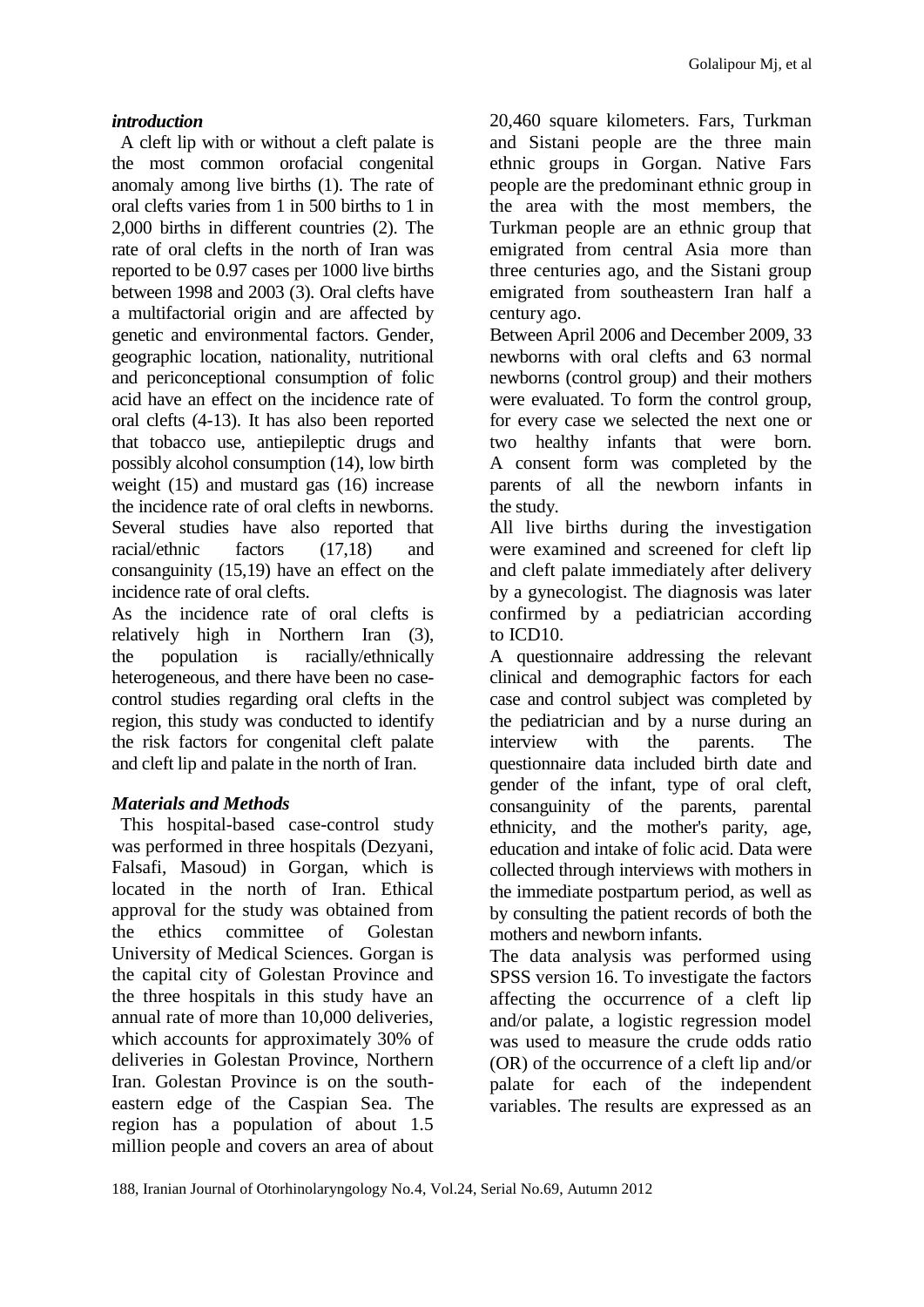OR with 95% confidence interval (CI). The significance level was set as P<0.05. *Results*

Out of 30,308 deliveries in the three hospitals in Gorgan between April 2006 and December 2009, 33 newborns with oral clefts were included in the study as cases and 63 healthy newborns as controls. The association of the evaluated risk factors with the occurrence of a cleft lip and/or palate is depicted in (Table 1).

| <b>Table 1:</b> Association between sociodemographic characteristics and congenital cleft lip and/or palate |
|-------------------------------------------------------------------------------------------------------------|
| malformation in the case group ( $n=33$ ) and control group ( $n=63$ ) of a case-control study in Gorgan,   |
| Northern Iran.                                                                                              |

| <b>OR</b><br>CI 95%<br>$\mathbf P$<br><b>Risk Factor</b><br>N(%)<br>N(%)<br>Parity<br>$\mathbf{1}$<br>$\mathbf{1}$<br>11(33.3)<br>34(54)<br>$\overline{2}$<br>1.54<br>8(24.2)<br>16(25.4)<br>0.521, 4.58<br>0.433<br>3.329<br>1.2, 9.19<br>>2<br>14(42.4)<br>13(20.6)<br>0.02<br>Familial marriage<br>No<br>$\,1\,$<br>22(66.7)<br>43(68.3)<br>Yes<br>11(33.3)<br>20(31.7)<br>1.07<br>0.438, 2.63<br>0.874<br>Maternal age<br><20<br>5(15.2)<br>5(7.9)<br>$\mathbf{1}$<br>$20 - 34$<br>24(72.7)<br>54 (85.7)<br>0.44<br>0.118, 1.68<br>0.232<br>$\geq$ 35<br>4(12.1)<br>0.156, 6.42<br>$\mathbf{1}$<br>4(6.3)<br>$\mathbf{1}$<br>Took folic acid<br>Yes<br>$\mathbf{1}$<br>9(27.3)<br>23(36.5)<br>N <sub>o</sub><br>24(72.7)<br>40(63.5)<br>1.42<br>0.583, 3.49<br>0.435<br>Residency<br>Rural<br>18(54.5)<br>33 (52.4)<br>$\mathbf{1}$<br>0.917<br>0.394, 2.13<br>Urban<br>30(47.6)<br>0.84<br>15(45.5) |                 |            | 1 voluletti muit     |  |  |
|----------------------------------------------------------------------------------------------------------------------------------------------------------------------------------------------------------------------------------------------------------------------------------------------------------------------------------------------------------------------------------------------------------------------------------------------------------------------------------------------------------------------------------------------------------------------------------------------------------------------------------------------------------------------------------------------------------------------------------------------------------------------------------------------------------------------------------------------------------------------------------------------------------|-----------------|------------|----------------------|--|--|
|                                                                                                                                                                                                                                                                                                                                                                                                                                                                                                                                                                                                                                                                                                                                                                                                                                                                                                          |                 | Case group | <b>Control group</b> |  |  |
|                                                                                                                                                                                                                                                                                                                                                                                                                                                                                                                                                                                                                                                                                                                                                                                                                                                                                                          |                 |            |                      |  |  |
|                                                                                                                                                                                                                                                                                                                                                                                                                                                                                                                                                                                                                                                                                                                                                                                                                                                                                                          |                 |            |                      |  |  |
|                                                                                                                                                                                                                                                                                                                                                                                                                                                                                                                                                                                                                                                                                                                                                                                                                                                                                                          |                 |            |                      |  |  |
|                                                                                                                                                                                                                                                                                                                                                                                                                                                                                                                                                                                                                                                                                                                                                                                                                                                                                                          |                 |            |                      |  |  |
|                                                                                                                                                                                                                                                                                                                                                                                                                                                                                                                                                                                                                                                                                                                                                                                                                                                                                                          |                 |            |                      |  |  |
|                                                                                                                                                                                                                                                                                                                                                                                                                                                                                                                                                                                                                                                                                                                                                                                                                                                                                                          |                 |            |                      |  |  |
|                                                                                                                                                                                                                                                                                                                                                                                                                                                                                                                                                                                                                                                                                                                                                                                                                                                                                                          |                 |            |                      |  |  |
|                                                                                                                                                                                                                                                                                                                                                                                                                                                                                                                                                                                                                                                                                                                                                                                                                                                                                                          |                 |            |                      |  |  |
|                                                                                                                                                                                                                                                                                                                                                                                                                                                                                                                                                                                                                                                                                                                                                                                                                                                                                                          |                 |            |                      |  |  |
|                                                                                                                                                                                                                                                                                                                                                                                                                                                                                                                                                                                                                                                                                                                                                                                                                                                                                                          |                 |            |                      |  |  |
|                                                                                                                                                                                                                                                                                                                                                                                                                                                                                                                                                                                                                                                                                                                                                                                                                                                                                                          |                 |            |                      |  |  |
|                                                                                                                                                                                                                                                                                                                                                                                                                                                                                                                                                                                                                                                                                                                                                                                                                                                                                                          |                 |            |                      |  |  |
|                                                                                                                                                                                                                                                                                                                                                                                                                                                                                                                                                                                                                                                                                                                                                                                                                                                                                                          |                 |            |                      |  |  |
|                                                                                                                                                                                                                                                                                                                                                                                                                                                                                                                                                                                                                                                                                                                                                                                                                                                                                                          |                 |            |                      |  |  |
|                                                                                                                                                                                                                                                                                                                                                                                                                                                                                                                                                                                                                                                                                                                                                                                                                                                                                                          |                 |            |                      |  |  |
|                                                                                                                                                                                                                                                                                                                                                                                                                                                                                                                                                                                                                                                                                                                                                                                                                                                                                                          |                 |            |                      |  |  |
|                                                                                                                                                                                                                                                                                                                                                                                                                                                                                                                                                                                                                                                                                                                                                                                                                                                                                                          |                 |            |                      |  |  |
|                                                                                                                                                                                                                                                                                                                                                                                                                                                                                                                                                                                                                                                                                                                                                                                                                                                                                                          | Gender (infant) |            |                      |  |  |
| Girl<br>15(45.5)<br>28(44.4)<br>$\mathbf{1}$                                                                                                                                                                                                                                                                                                                                                                                                                                                                                                                                                                                                                                                                                                                                                                                                                                                             |                 |            |                      |  |  |
| 0.412, 2.23<br>0.925<br><b>Boy</b><br>18(54.5)<br>35(55.6)<br>0.96                                                                                                                                                                                                                                                                                                                                                                                                                                                                                                                                                                                                                                                                                                                                                                                                                                       |                 |            |                      |  |  |
| Maternal ethnicity                                                                                                                                                                                                                                                                                                                                                                                                                                                                                                                                                                                                                                                                                                                                                                                                                                                                                       |                 |            |                      |  |  |
| Sistani<br>11(33.3)<br>20(31.7)<br>$\mathbf{1}$<br>$\overline{\phantom{a}}$                                                                                                                                                                                                                                                                                                                                                                                                                                                                                                                                                                                                                                                                                                                                                                                                                              |                 |            |                      |  |  |
| Turkmen<br>7(21.2)<br>16(25.4)<br>0.25, 2.98<br>0.831<br>0.875                                                                                                                                                                                                                                                                                                                                                                                                                                                                                                                                                                                                                                                                                                                                                                                                                                           |                 |            |                      |  |  |
| 15(45.5)<br>1.11<br>0.386, 3.2<br>Fars<br>27(42.9)<br>0.845                                                                                                                                                                                                                                                                                                                                                                                                                                                                                                                                                                                                                                                                                                                                                                                                                                              |                 |            |                      |  |  |
| Maternal education                                                                                                                                                                                                                                                                                                                                                                                                                                                                                                                                                                                                                                                                                                                                                                                                                                                                                       |                 |            |                      |  |  |
| Low level of education<br>1(3)<br>10(15.9)<br>$1\,$                                                                                                                                                                                                                                                                                                                                                                                                                                                                                                                                                                                                                                                                                                                                                                                                                                                      |                 |            |                      |  |  |
| Less than a diploma<br>33(52.4)<br>24(72.7)<br>7.27<br>0.871, 60.7<br>0.067                                                                                                                                                                                                                                                                                                                                                                                                                                                                                                                                                                                                                                                                                                                                                                                                                              |                 |            |                      |  |  |
| Diploma<br>6(18.2)<br>18(28.6)<br>3.33<br>0.35, 31.74<br>0.295                                                                                                                                                                                                                                                                                                                                                                                                                                                                                                                                                                                                                                                                                                                                                                                                                                           |                 |            |                      |  |  |
| More than a diploma<br>2(6.1)<br>2(3.2)<br>10<br>0.584, 171.2<br>0.112                                                                                                                                                                                                                                                                                                                                                                                                                                                                                                                                                                                                                                                                                                                                                                                                                                   |                 |            |                      |  |  |

The mean maternal age in the case and control group was 25.9 and 25.1 years, respectively. There was no association between maternal age and increased risk for oral clefts. Oral clefts were found to be more common in males than females, but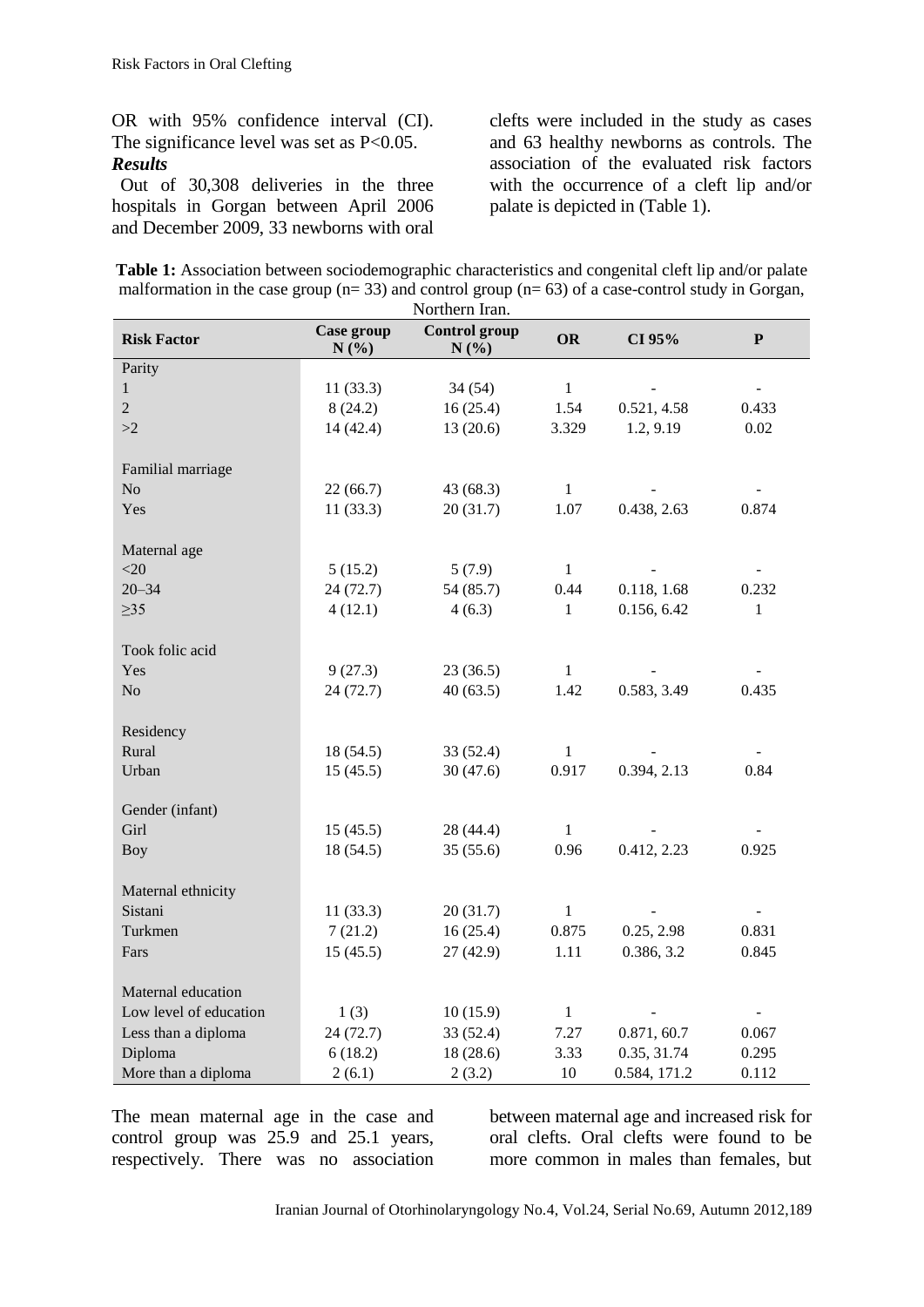there was no significant association between infant gender and oral clefts.

A total of 33.3% of infants with a cleft lip and/or palate were the result of consanguineous marriages, whereas this rate was 31.7% in the control group. There was no association between consanguineous marriages and an increased risk of oral clefts ( $OR = 1.07$ , CI 95% [0.438, 2.63], P < 0.87). However, in mothers with parity greater than 2 there was a significantly increased risk of having a child with an oral cleft compared with mothers whose parity was  $1$  (OR = 3.33, CI 95% [1.2, 9.19], P < 0.02). In terms of ethnicity, the odds ratio for oral clefts in infants of Turkmen ethnicity was 0.87 (CI 95% [0.25, 2.96]) and 1.11 in infants of native Fars ethnicity (CI 95% [0.39, 3.2]) compared with infants of Sistani ethnicity. A total of 63.5% of mothers in the control group and 72.7 % in the case group did not take folic acid before conceiving or during pregnancy. A lack of folic acid consumption was associated with an increased risk of oral clefts (OR= 1.42, CI 95% [0.58, 3.49]) but this was not significant. A total of 54.5% of mothers with affected newborns lived in a rural area and 45.5% in an urban area but this was not associated with an increased risk of oral clefts (OR urban/rural  $= 0.917$ , CI 95% [0.39, 2.13]).

# *Discussion*

In this study, oral clefts are more common in males but this result was not statistically significant indicating there is no associated between gender and oral clefts. This result is similar to other studies in Japan (20) and Tehran, Iran (21). Ethnicity was also not a risk factor for oral clefts in our study but other studies have reported that ethnicity plays a significant role in the prevalence of oral clefts (17, 22). The limited sample size in our study may be a cause of this difference.

According to our results, no association was found between maternal age and oral

clefts. This result is similar to studies by Jagomagi and colleagues (23) and Fathololumi and colleagues (24), as well as a study by Abramowic and colleagues, which reported that there was no association between the type of cleft and maternal age  $(P > 0.07)$  (25). On the other hand, Vallino-Napoli and colleagues (26), Elahi and colleagues (27) and Bille and colleagues (28) reported that the incidence of cleft lip and/or palate probably increases with maternal age. The study by Vallino-Napoli and colleagues in Australia between 1983 and 2000 reported that when cleft lip with and without cleft palate was considered as one group, the data showed a significantly increased adjusted odds ratio (OR=51.63, 95% CI [51.1, 2.5]) for women who were 40 years old, compared with all other ages (26). A study by Bille and colleagues in Denmark also showed that both high maternal and paternal age were associated with cleft lip with or without cleft palate and higher paternal age but not maternal age increased the risk of cleft palate only (28).

There was also no association between consanguinity and oral clefts but several studies in Pakistan (27), Tehran, Iran (21,29), and South India (30) have reported a significant association between familial matrimony and orofacial clefts. A study by Azimi and Karimian in Tehran showed that consanguineous marriage seems to have a significant role  $(P=0.02)$ in the prevalence of oral clefts (29). One risk factor that did show an association with an increased risk of oral clefts was the parity of the mother. Parity higher than 2 was significantly associated with an increased risk of oral clefts. Our result is not agreement with the study by Abramowicz and colleagues (25), which reported that there was no significant association between the type of cleft and maternal parity (P>0.07) (30). The association we observed between parity and an increased risk of oral clefts may be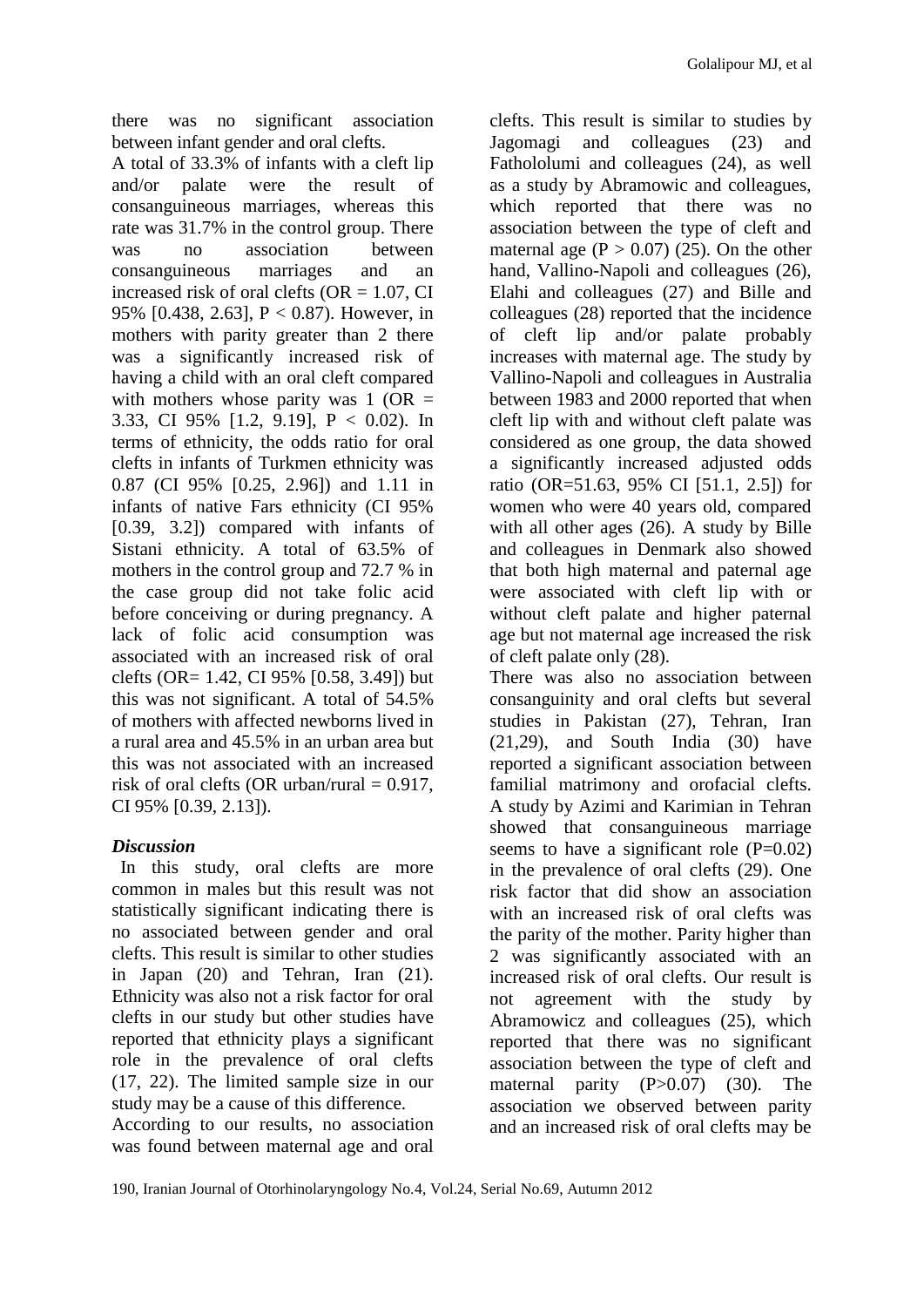due to the physiological condition of the mother, as increased parity may have adverse effects on micronutrients and subsequently increase the risk of oral clefs. In our study folic acid consumption was not significantly associated with oral clefts. However, Van Rooij and colleagues in the Netherlands (11) reported a significant reduction in the risk of cleft lip and/or palate with the use of folic acid supplements.

Also, Wilcox and colleagues reported a 39% decrease in the risk of cleft lip and palate with the use of folic acid supplements adjusted for the use of multivitamins (31).

Based on our findings, there is also no significant association between maternal education and the risk of oral clefts or between residency in a rural versus urban area and the risk of oral clefts. Our finding regarding maternal education is similar to a study by Lebby and colleagues (32) and is in contrast with a study in India by Reddy and colleagues (30). Lebby and colleagues reported that maternal education did not achieve the requisite level of significance in population samples (32), but Reddy and colleagues showed

that maternal education is related to oral clefts. (30). Our finding regarding residency type is similar to a study in China (33) and is in contrast with a study in India (30).

The limitation of this study was the sample size. We also need to maintain an accurate database for cleft registrations; systematic record keeping is essential in this area.

## *Conclusions*

The present study showed that ethnicity and a lack of folic acid intake was not significantly associated with an increased risk of oral clefts in infants, however high parity was significantly associated with an increase in the rate of oral clefts. Further studies with a larger sample size including all the hospitals in Golestan Province in Northern Iran are required.

## *Acknowledgements*

The authors wish to thank the Research Deputy of Golestan University of Medical Sciences for financial support (Grant number 35/6989), the Director of Dezyani Hospital and the staff of the neonatal ward, especially Dr. Mirfazeli (neonatologist) and Maliheh Sedehi.

# *References*

1. [Al Omari F,](http://www.ncbi.nlm.nih.gov/pubmed?term=%22Al%20Omari%20F%22%5BAuthor%5D) [Al-Omari IK.](http://www.ncbi.nlm.nih.gov/pubmed?term=%22Al-Omari%20IK%22%5BAuthor%5D) Cleft lip and palate in Jordan: birth prevalence rate. [Cleft Palate](javascript:AL_get(this,%20)  [Craniofac J](javascript:AL_get(this,%20) 2004; 41(6): 609-12.

2. Marazita ML. Genetic etiologies of facial clefting. In: Mooney MP, Siegel MI. (editors). Understanding craniofacial anomalies: The etiopathogenesis of craniosynostosis and facial clefting. 1st ed. New York: Wiley-Liss; 2002. 147-62.

3. [Golalipour MJ,](http://www.ncbi.nlm.nih.gov/pubmed?term=%22Golalipour%20MJ%22%5BAuthor%5D) [Mirfazeli A,](http://www.ncbi.nlm.nih.gov/pubmed?term=%22Mirfazeli%20A%22%5BAuthor%5D) [Behnampour N.](http://www.ncbi.nlm.nih.gov/pubmed?term=%22Behnampour%20N%22%5BAuthor%5D) Birth prevalence of oral clefting in northern Iran. [Cleft Palate Craniofac J](javascript:AL_get(this,%20) 2007; 44(4): 378-80.

4. Vanderas AP. Incidence of cleft lip, cleft palate, and cleft lip and palate among races: a review. [Cleft Palate J](http://www.ncbi.nlm.nih.gov/pubmed/3308178) 1987; 24(3): 216-25.

5. Czeizel AE, Toth M, Rockenbauer M. Population-based case control study of folic acid supplementation during pregnancy. [Teratology](http://www.ncbi.nlm.nih.gov/pubmed/8910980) 1996; 53(6): 345-51.

6. Czeizel AE, Timar L, Sarkozi A. Dose-dependent effect of folic acid on the prevention of orofacial clefts. Pediatrics 1999; 104(6): e66.

7. Itikala PR, Watkins ML, Mulinare J, [Moore CA,](http://www.ncbi.nlm.nih.gov/pubmed?term=%22Moore%20CA%22%5BAuthor%5D) [Liu Y.](http://www.ncbi.nlm.nih.gov/pubmed?term=%22Liu%20Y%22%5BAuthor%5D) Maternal multivitamin use and orofacial clefts in offspring. [Teratology](http://www.ncbi.nlm.nih.gov/pubmed/11241430) 2001; 63(2): 79-86.

8. Loffredo LC, Souza JM, Freitas JA, [Mossey PA.](http://www.ncbi.nlm.nih.gov/pubmed?term=%22Mossey%20PA%22%5BAuthor%5D) Oral clefts and vitamin supplementation. [Cleft](http://www.ncbi.nlm.nih.gov/pubmed/11204686)  [Palate Craniofac J](http://www.ncbi.nlm.nih.gov/pubmed/11204686) 2001; 38(1): 76-83.